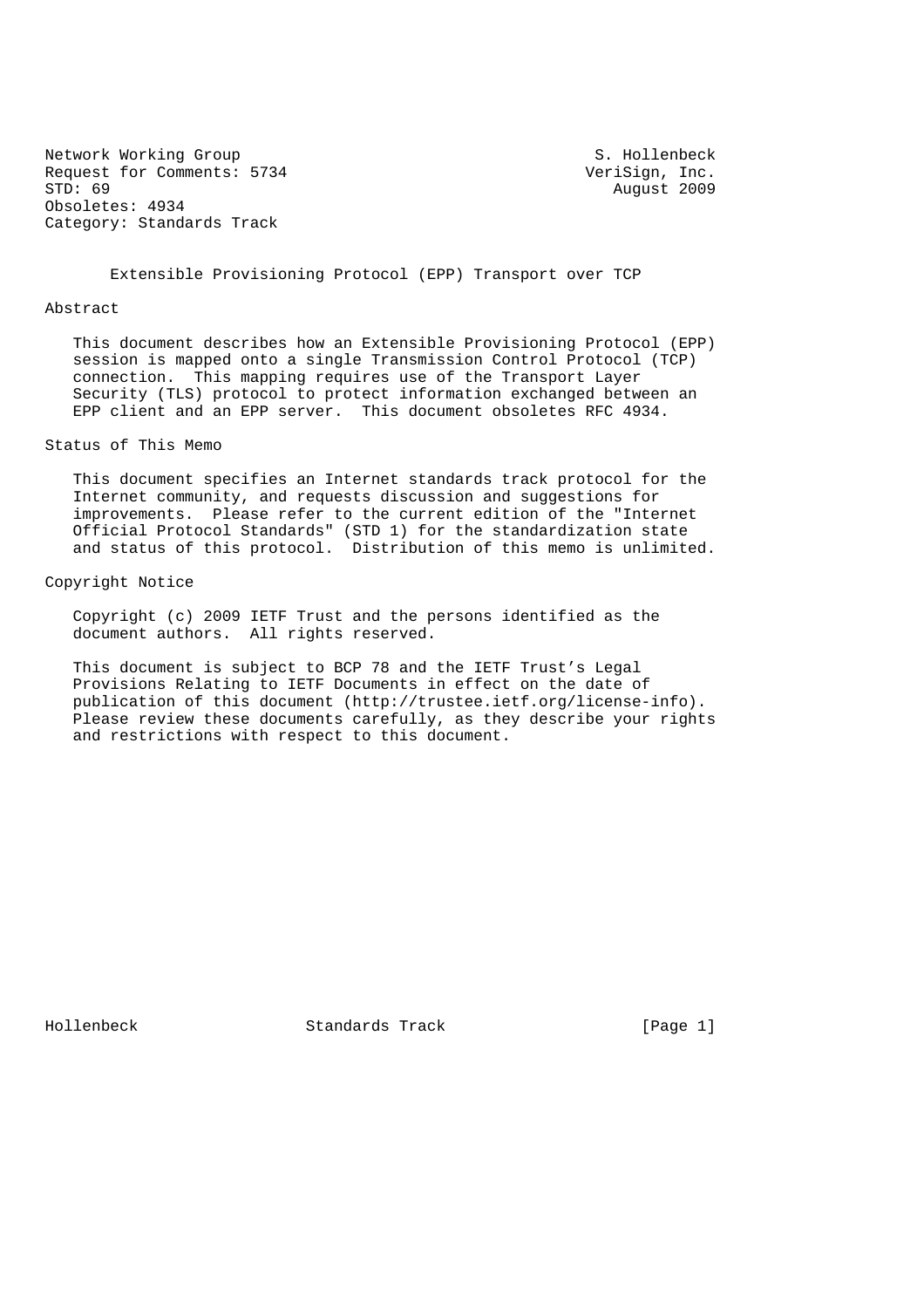Table of Contents

| 1.1. Conventions Used in This Document 2 |
|------------------------------------------|
|                                          |
|                                          |
|                                          |
|                                          |
|                                          |
|                                          |
|                                          |
|                                          |
|                                          |
|                                          |
|                                          |
|                                          |
|                                          |

#### 1. Introduction

 This document describes how the Extensible Provisioning Protocol (EPP) is mapped onto a single client-server TCP connection. Security services beyond those defined in EPP are provided by the Transport Layer Security (TLS) Protocol [RFC2246]. EPP is described in [RFC5730]. TCP is described in [RFC0793]. This document obsoletes RFC 4934 [RFC4934].

### 1.1. Conventions Used in This Document

 The key words "MUST", "MUST NOT", "REQUIRED", "SHALL", "SHALL NOT", "SHOULD", "SHOULD NOT", "RECOMMENDED", "MAY", and "OPTIONAL" in this document are to be interpreted as described in [RFC2119].

## 2. Session Management

 Mapping EPP session management facilities onto the TCP service is straightforward. An EPP session first requires creation of a TCP connection between two peers, one that initiates the connection request and one that responds to the connection request. The initiating peer is called the "client", and the responding peer is called the "server". An EPP server MUST listen for TCP connection requests on a standard TCP port assigned by IANA.

 The client MUST issue an active OPEN call, specifying the TCP port number on which the server is listening for EPP connection attempts. The EPP server MUST return an EPP <greeting> to the client after the TCP session has been established.

Hollenbeck Standards Track [Page 2]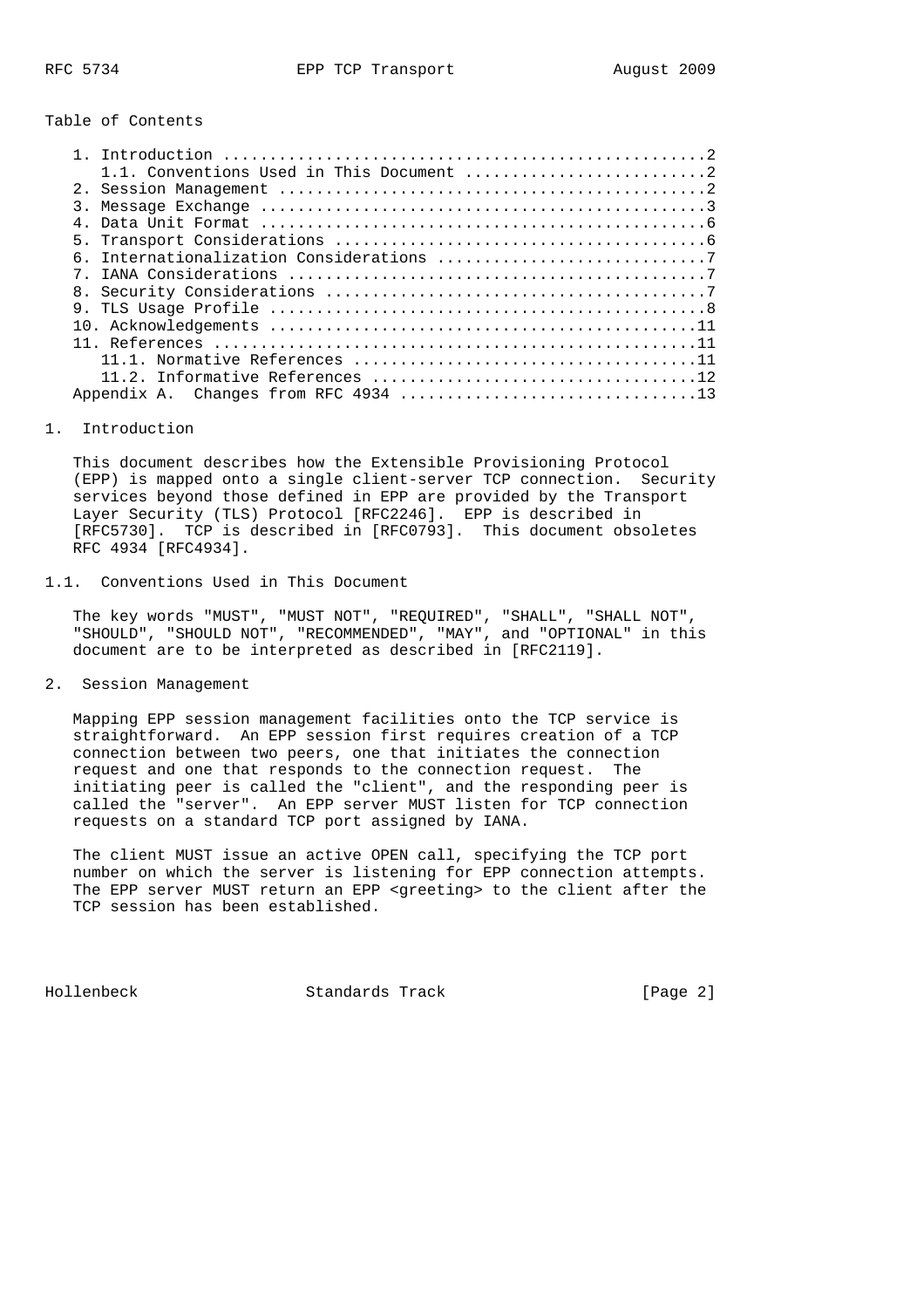An EPP session is normally ended by the client issuing an EPP <logout> command. A server receiving an EPP <logout> command MUST end the EPP session and close the TCP connection with a CLOSE call. A client MAY end an EPP session by issuing a CLOSE call.

 A server MAY limit the life span of an established TCP connection. EPP sessions that are inactive for more than a server-defined period MAY be ended by a server issuing a CLOSE call. A server MAY also close TCP connections that have been open and active for longer than a server-defined period.

#### 3. Message Exchange

 With the exception of the EPP server greeting, EPP messages are initiated by the EPP client in the form of EPP commands. An EPP server MUST return an EPP response to an EPP command on the same TCP connection that carried the command. If the TCP connection is closed after a server receives and successfully processes a command but before the response can be returned to the client, the server MAY attempt to undo the effects of the command to ensure a consistent state between the client and the server. EPP commands are idempotent, so processing a command more than once produces the same net effect on the repository as successfully processing the command once.

 An EPP client streams EPP commands to an EPP server on an established TCP connection. A client MUST NOT distribute commands from a single EPP session over multiple TCP connections. A client MAY establish multiple TCP connections to support multiple EPP sessions with each session mapped to a single connection. A server SHOULD limit a client to a maximum number of TCP connections based on server capabilities and operational load.

 EPP describes client-server interaction as a command-response exchange where the client sends one command to the server and the server returns one response to the client. A client might be able to realize a slight performance gain by pipelining (sending more than one command before a response for the first command is received) commands with TCP transport, but this feature does not change the basic single command, single response operating mode of the core protocol.

 Each EPP data unit MUST contain a single EPP message. Commands MUST be processed independently and in the same order as sent from the client.

Hollenbeck Standards Track [Page 3]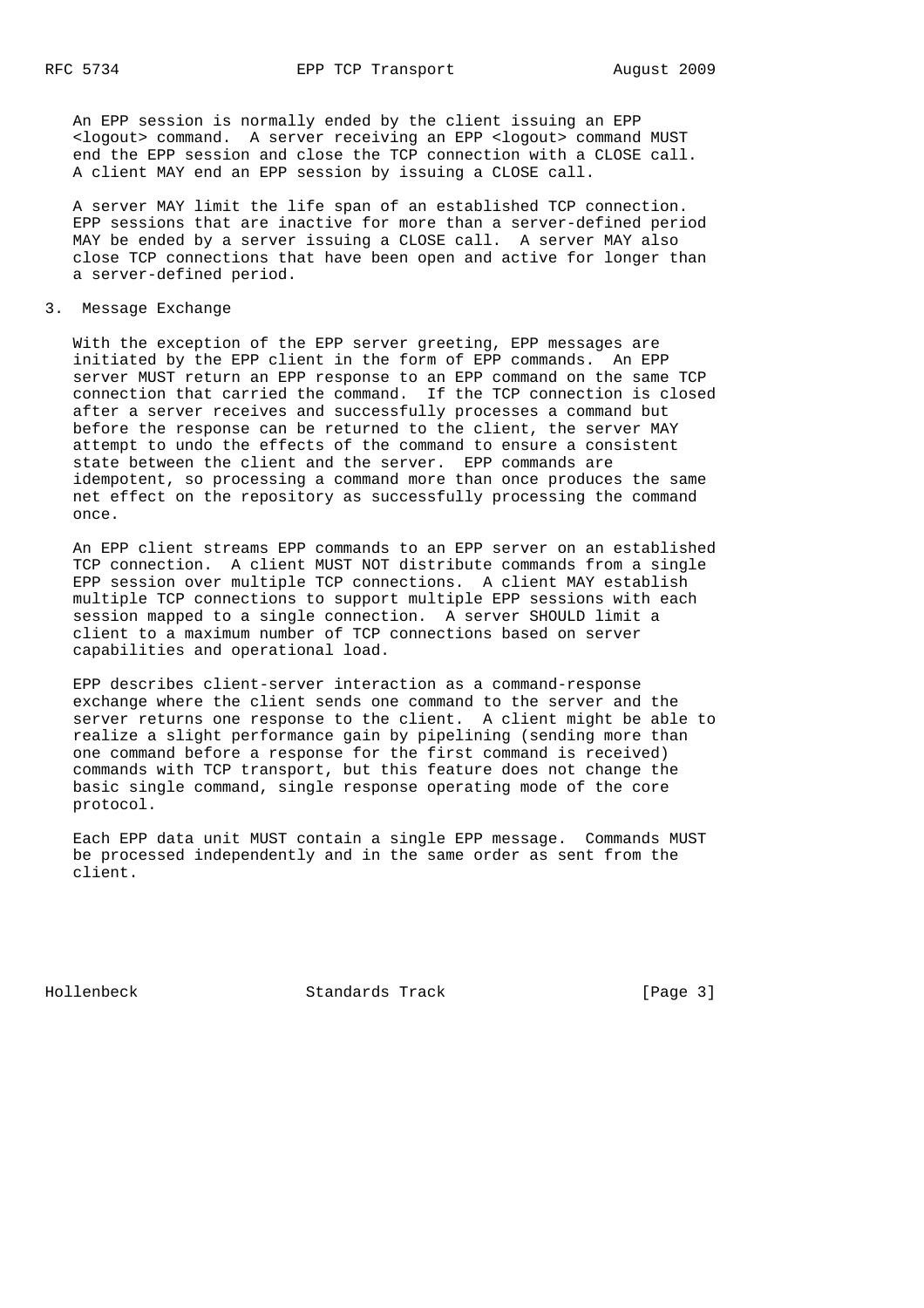A server SHOULD impose a limit on the amount of time required for a client to issue a well-formed EPP command. A server SHOULD end an EPP session and close an open TCP connection if a well-formed command is not received within the time limit.

 A general state machine for an EPP server is described in Section 2 of [RFC5730]. General client-server message exchange using TCP transport is illustrated in Figure 1.

Hollenbeck Standards Track [Page 4]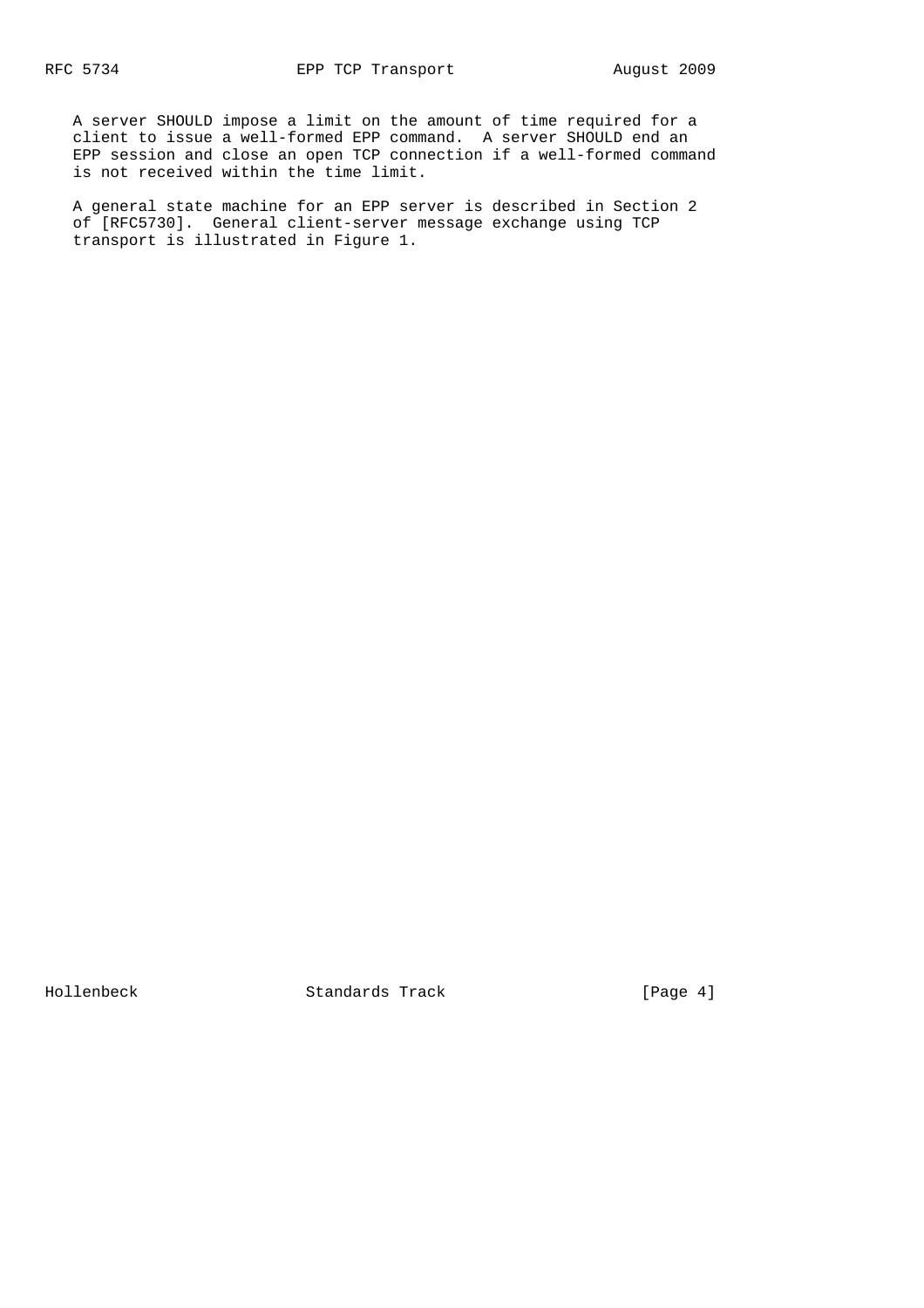

Figure 1: TCP Client-Server Message Exchange

Hollenbeck Standards Track [Page 5]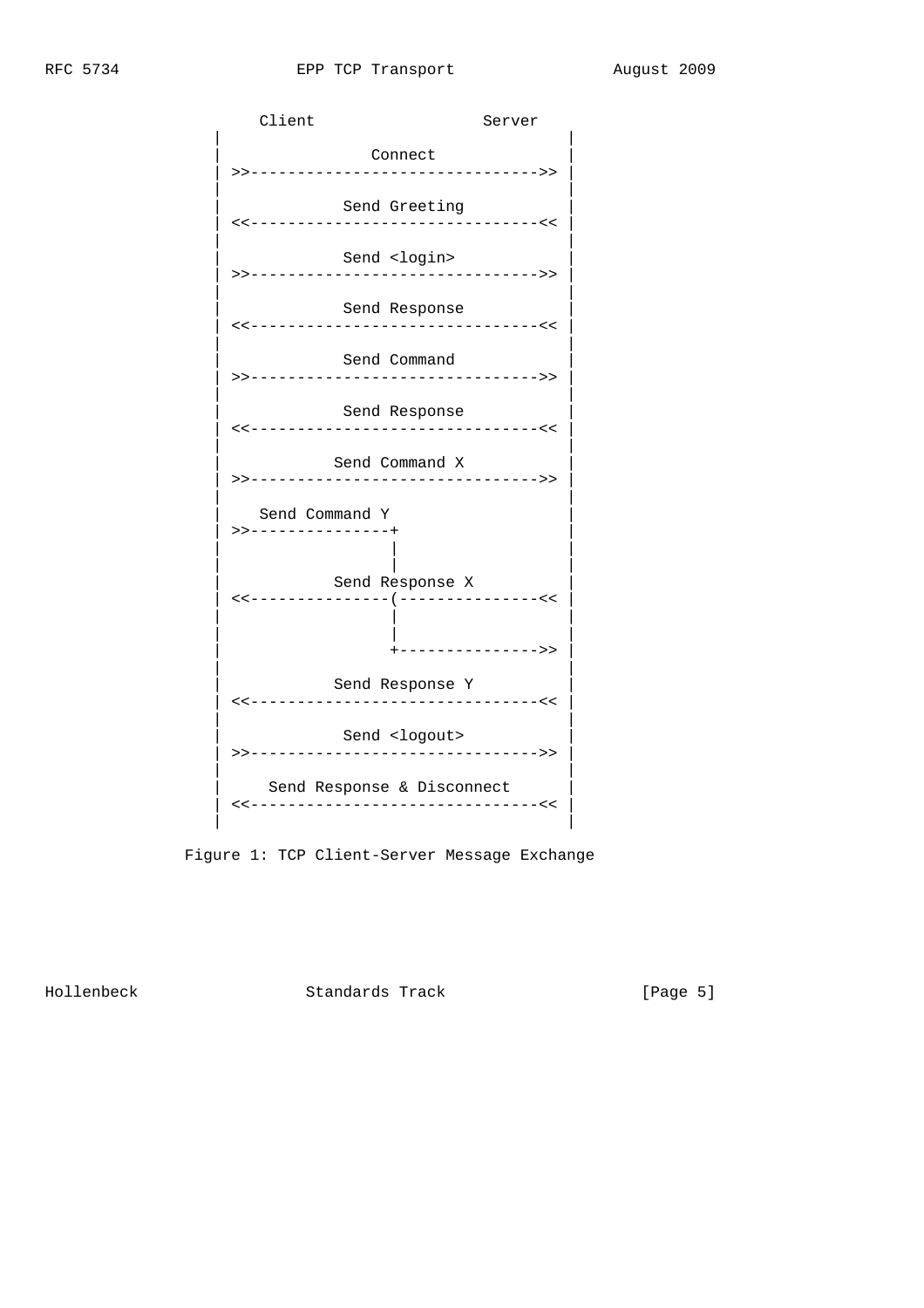4. Data Unit Format

 The EPP data unit contains two fields: a 32-bit header that describes the total length of the data unit, and the EPP XML instance. The length of the EPP XML instance is determined by subtracting four octets from the total length of the data unit. A receiver must successfully read that many octets to retrieve the complete EPP XML instance before processing the EPP message.

EPP Data Unit Format (one tick mark represents one bit position):

 $0$  1 2 3 0 1 2 3 4 5 6 7 8 9 0 1 2 3 4 5 6 7 8 9 0 1 2 3 4 5 6 7 8 9 0 1 +-+-+-+-+-+-+-+-+-+-+-+-+-+-+-+-+-+-+-+-+-+-+-+-+-+-+-+-+-+-+-+-+ Total Length +-+-+-+-+-+-+-+-+-+-+-+-+-+-+-+-+-+-+-+-+-+-+-+-+-+-+-+-+-+-+-+-+ | EPP XML Instance | +-+-+-+-+-+-+-+-+-+-+-+-+-+-+-+-+//-+-+-+-+-+-+-+-+-+-+-+-+-+-+-+

 Total Length (32 bits): The total length of the EPP data unit measured in octets in network (big endian) byte order. The octets contained in this field MUST be included in the total length calculation.

 EPP XML Instance (variable length): The EPP XML instance carried in the data unit.

5. Transport Considerations

 Section 2.1 of the EPP core protocol specification [RFC5730] describes considerations to be addressed by protocol transport mappings. This document addresses each of the considerations using a combination of features described in this document and features provided by TCP as follows:

- TCP includes features to provide reliability, flow control, ordered delivery, and congestion control. Section 1.5 of RFC 793 [RFC0793] describes these features in detail; congestion control principles are described further in RFC 2581 [RFC2581] and RFC 2914 [RFC2914]. TCP is a connection-oriented protocol, and Section 2 of this document describes how EPP sessions are mapped to TCP connections.
- Sections 2 and 3 of this document describe how the stateful nature of EPP is preserved through managed sessions and controlled message exchanges.

Hollenbeck Standards Track [Page 6]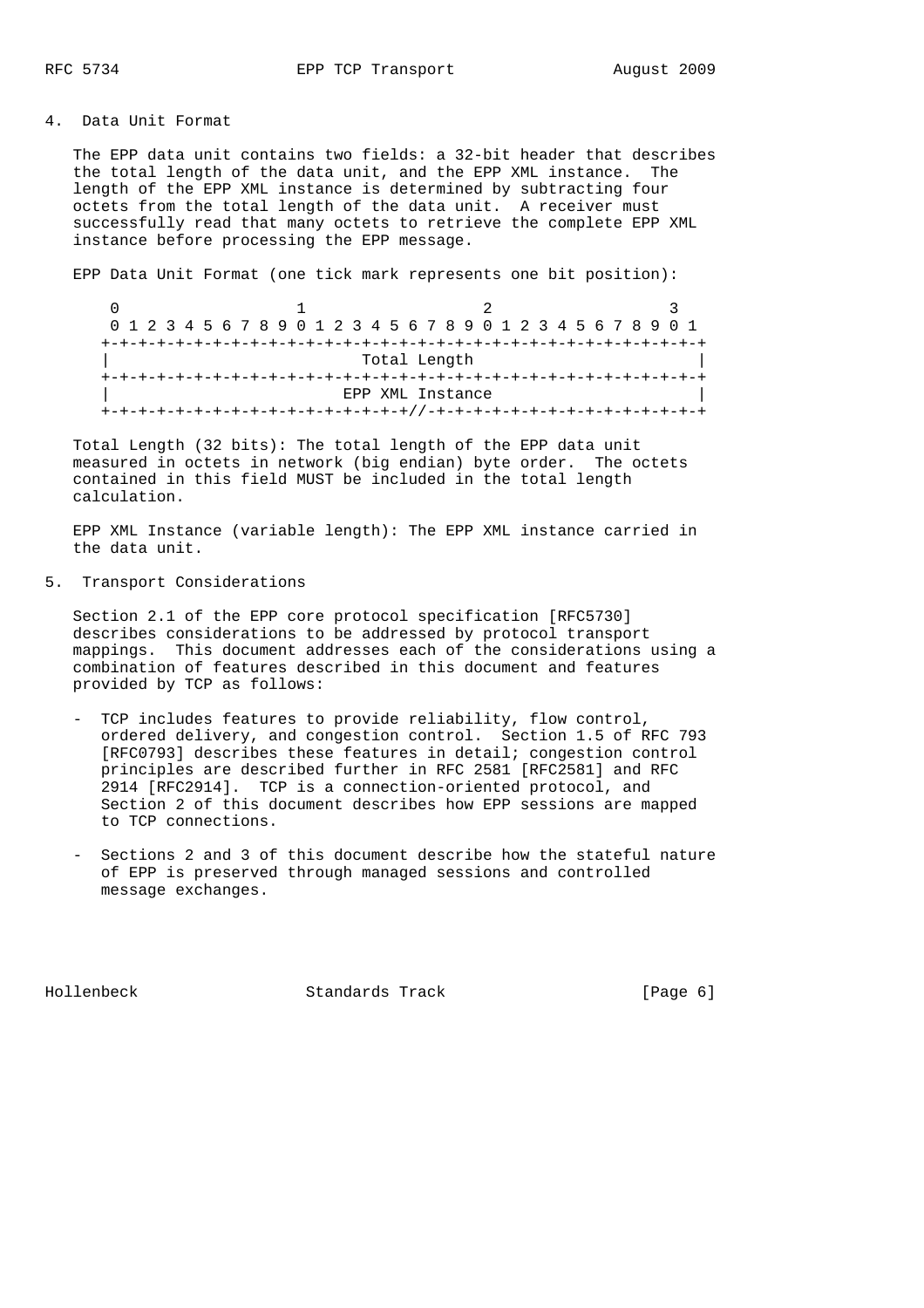- Section 3 of this document notes that command pipelining is possible with TCP, though batch-oriented processing (combining multiple EPP commands in a single data unit) is not permitted.
- Section 4 of this document describes features to frame data units by explicitly specifying the number of octets used to represent a data unit.
- 6. Internationalization Considerations

 This document does not introduce or present any internationalization or localization issues.

7. IANA Considerations

 System port number 700 has been assigned by the IANA for mapping EPP onto TCP.

 User port number 3121 (which was used for development and test purposes) has been reclaimed by the IANA.

8. Security Considerations

 EPP as-is provides only simple client authentication services using identifiers and plain text passwords. A passive attack is sufficient to recover client identifiers and passwords, allowing trivial command forgery. Protection against most other common attacks MUST be provided by other layered protocols.

 When layered over TCP, the Transport Layer Security (TLS) Protocol version 1.0 [RFC2246] or its successors (such as TLS 1.2 [RFC5246]), using the latest version supported by both parties, MUST be used to provide integrity, confidentiality, and mutual strong client-server authentication. Implementations of TLS often contain a weak cryptographic mode that SHOULD NOT be used to protect EPP. Clients and servers desiring high security SHOULD instead use TLS with cryptographic algorithms that are less susceptible to compromise.

 Authentication using the TLS Handshake Protocol confirms the identity of the client and server machines. EPP uses an additional client identifier and password to identify and authenticate the client's user identity to the server, supplementing the machine authentication provided by TLS. The identity described in the client certificate and the identity described in the EPP client identifier can differ, as a server can assign multiple user identities for use from any particular client machine. Acceptable certificate identities MUST be

Hollenbeck Standards Track [Page 7]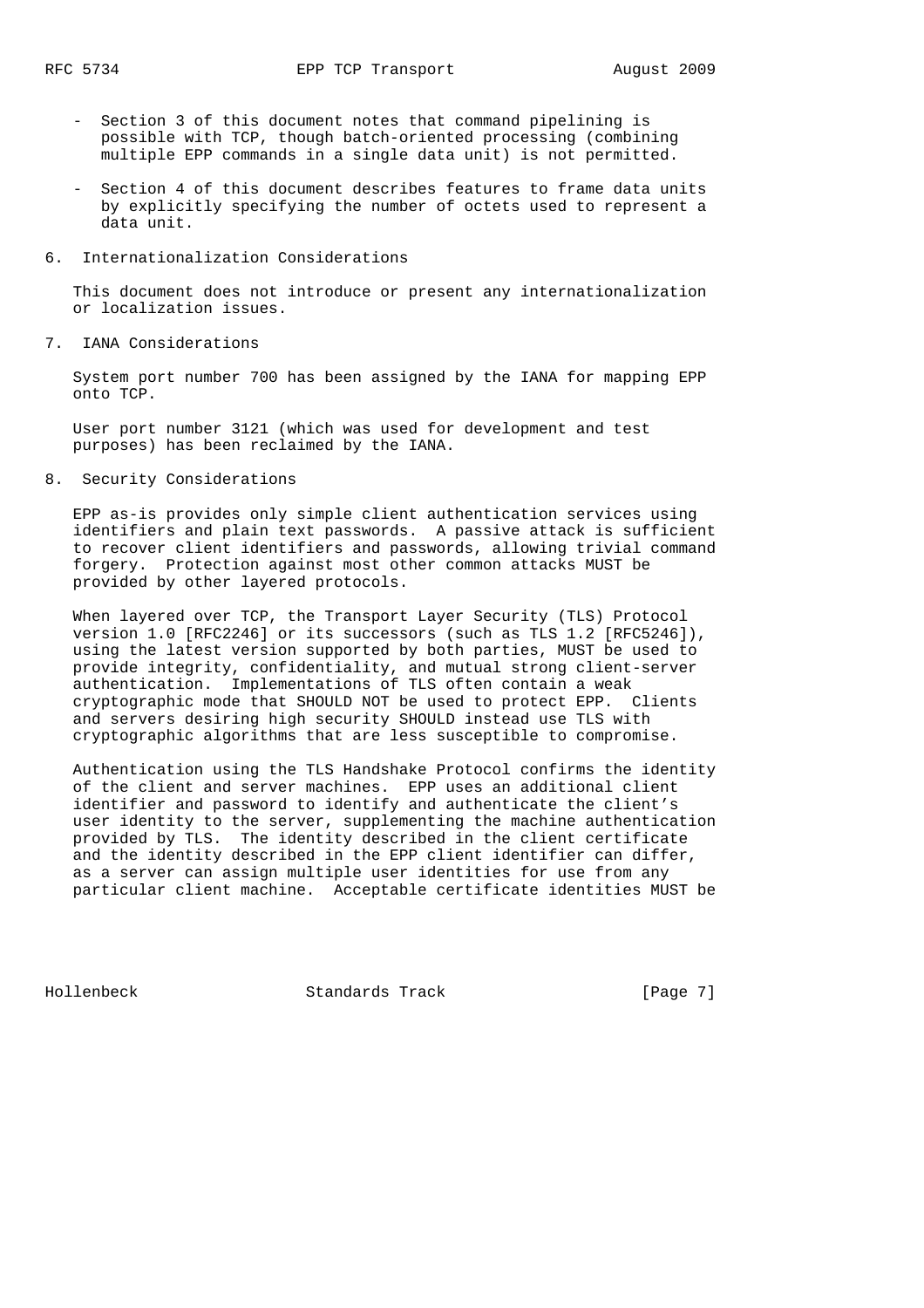negotiated between client operators and server operators using an out-of-band mechanism. Presented certificate identities MUST match negotiated identities before EPP service is granted.

 There is a risk of login credential compromise if a client does not properly identify a server before attempting to establish an EPP session. Before sending login credentials to the server, a client needs to confirm that the server certificate received in the TLS handshake is an expected certificate for the server. A client also needs to confirm that the greeting received from the server contains expected identification information. After establishing a TLS session and receiving an EPP greeting on a protected TCP connection, clients MUST compare the certificate subject and/or subjectAltName to expected server identification information and abort processing if a mismatch is detected. If certificate validation is successful, the client then needs to ensure that the information contained in the received certificate and greeting is consistent and appropriate. As described above, both checks typically require an out-of-band exchange of information between client and server to identify expected values before in-band connections are attempted.

 EPP TCP servers are vulnerable to common TCP denial-of-service attacks including TCP SYN flooding. Servers SHOULD take steps to minimize the impact of a denial-of-service attack using combinations of easily implemented solutions, such as deployment of firewall technology and border router filters to restrict inbound server access to known, trusted clients.

9. TLS Usage Profile

 The client should initiate a connection to the server and then send the TLS Client Hello to begin the TLS handshake. When the TLS handshake has finished, the client can then send the first EPP message.

 TLS implementations are REQUIRED to support the mandatory cipher suite specified in the implemented version:

- o TLS 1.0 [RFC2246]: TLS\_DHE\_DSS\_WITH\_3DES\_EDE\_CBC\_SHA
- o TLS 1.1 [RFC4346]: TLS\_RSA\_WITH\_3DES\_EDE\_CBC\_SHA
- o TLS 1.2 [RFC5246]: TLS\_RSA\_WITH\_AES\_128\_CBC\_SHA

 This document is assumed to apply to future versions of TLS, in which case the mandatory cipher suite for the implemented version MUST be supported.

Hollenbeck Standards Track [Page 8]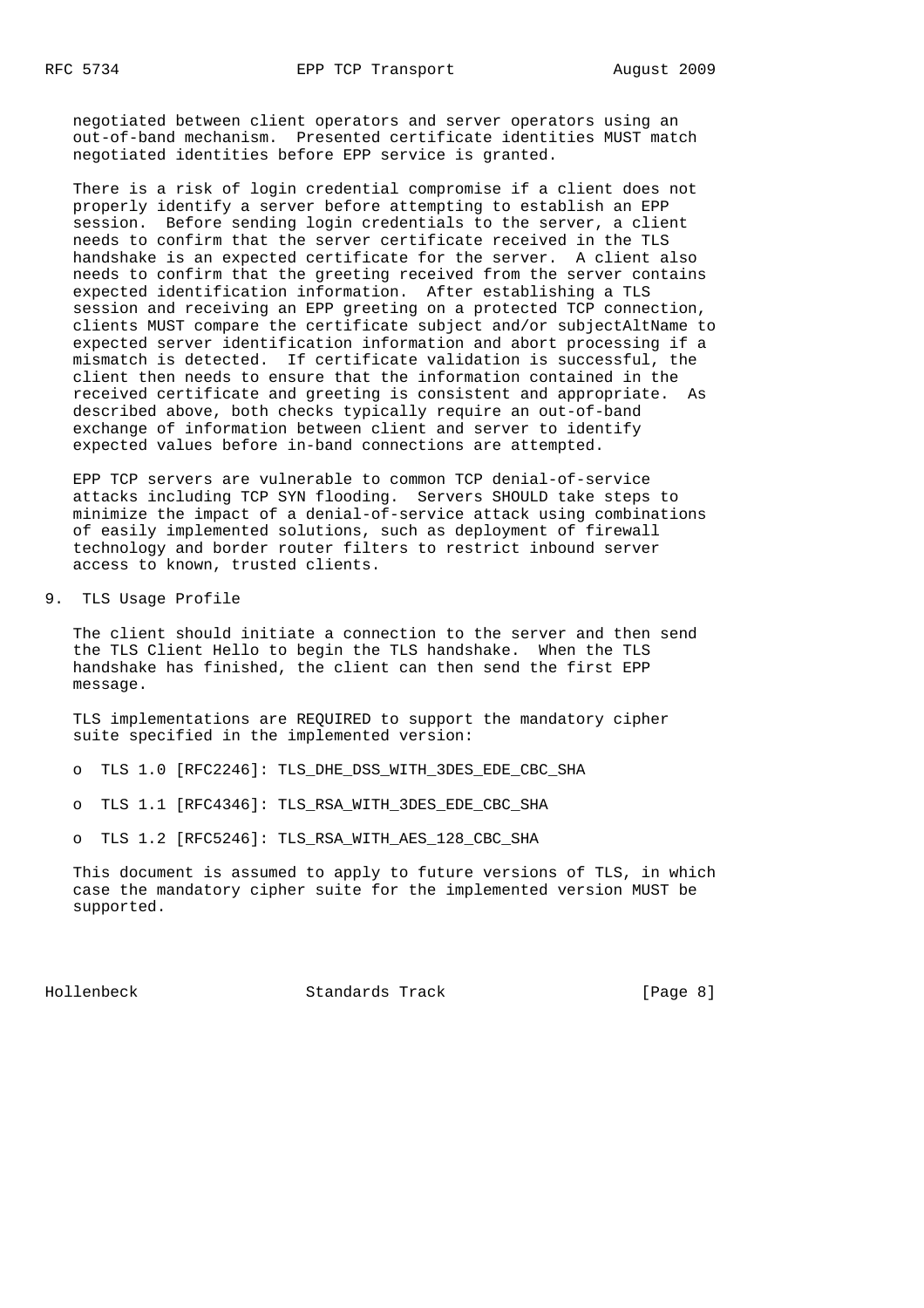Mutual client and server authentication using the TLS Handshake Protocol is REQUIRED. Signatures on the complete certification path for both client machine and server machine MUST be validated as part of the TLS handshake. Information included in the client and server certificates, such as validity periods and machine names, MUST also be validated. A complete description of the issues associated with certification path validation can be found in RFC 5280 [RFC5280]. EPP service MUST NOT be granted until successful completion of a TLS handshake and certificate validation, ensuring that both the client machine and the server machine have been authenticated and cryptographic protections are in place.

 If the client has external information as to the expected identity of the server, the server name check MAY be omitted. For instance, a client may be connecting to a machine whose address and server name are dynamic, but the client knows the certificate that the server will present. In such cases, it is important to narrow the scope of acceptable certificates as much as possible in order to prevent man in-the-middle attacks. In special cases, it might be appropriate for the client to simply ignore the server's identity, but it needs to be understood that this leaves the connection open to active attack.

 During the TLS negotiation, the EPP client MUST check its understanding of the server name / IP address against the server's identity as presented in the server Certificate message in order to prevent man-in-the-middle attacks. In this section, the client's understanding of the server's identity is called the "reference identity". Checking is performed according to the following rules in the specified order:

o If the reference identity is a server name:

- \* If a subjectAltName extension of the dNSName [CCITT.X509.1988] type is present in the server's certificate, then it SHOULD be used as the source of the server's identity. Matching is performed as described in Section 7.2 of [RFC5280], with the exception that wildcard matching (see below) is allowed for dNSName type. If the certificate contains multiple names (e.g., more than one dNSName field), then a match with any one of the fields is considered acceptable.
- \* The '\*' (ASCII 42) wildcard character is allowed in subjectAltName values of type dNSName, and then only as the left-most (least significant) DNS label in that value. This wildcard matches any left-most DNS label in the server name. That is, the subject \*.example.com matches the server names a.example.com and b.example.com, but does not match example.com or a.b.example.com.

Hollenbeck Standards Track [Page 9]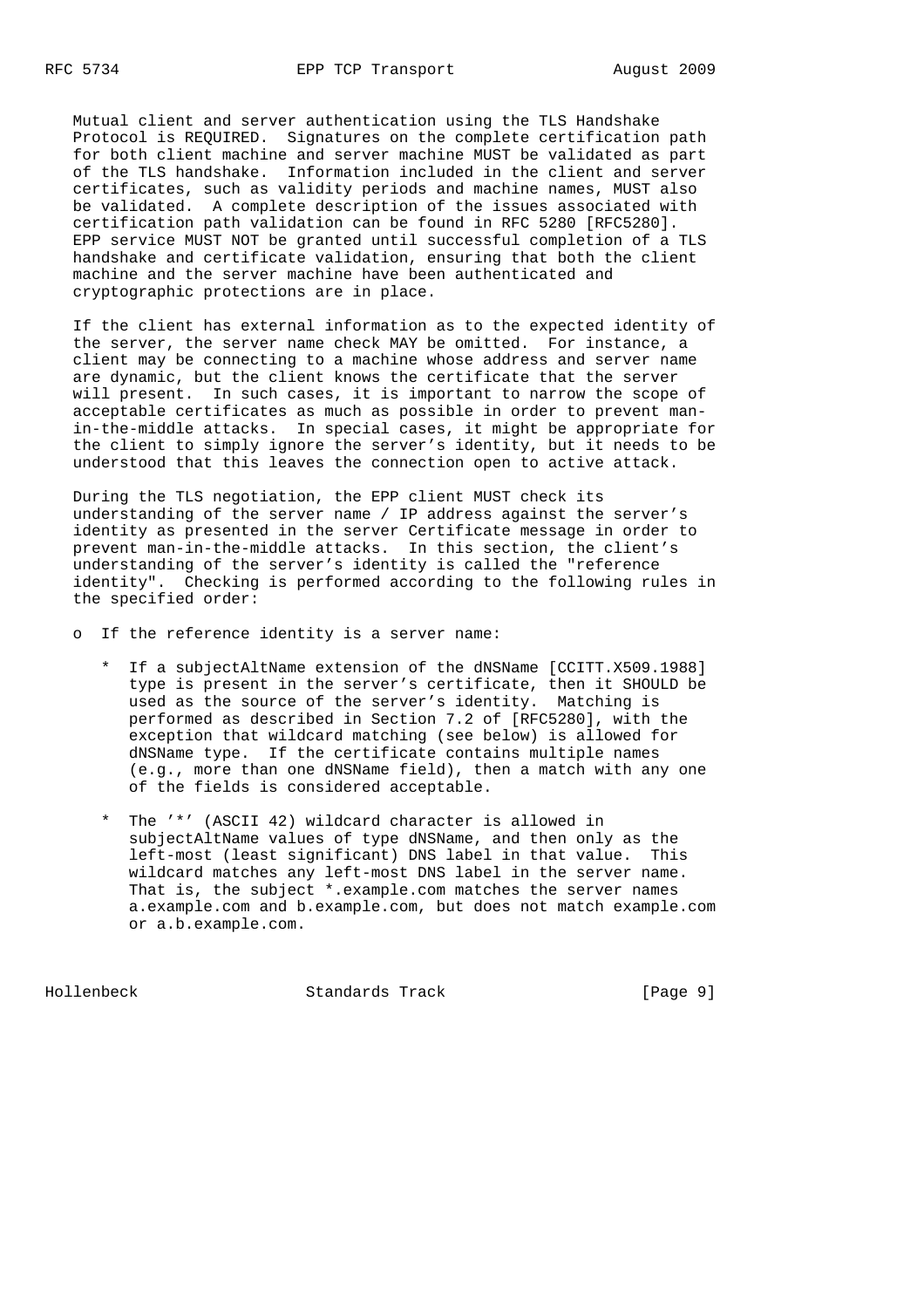- \* The server's identity MAY also be verified by comparing the reference identity to the Common Name (CN) [RFC4519] value in the leaf Relative Distinguished Name (RDN) of the subjectName field of the server's certificate. This comparison is performed using the rules for comparison of DNS names in bullet 1 above (including wildcard matching). Although the use of the Common Name value is existing practice, it is deprecated, and Certification Authorities are encouraged to provide subjectAltName values instead. Note that the TLS implementation may represent DNs in certificates according to X.500 or other conventions. For example, some X.500 implementations order the RDNs in a DN using a left-to-right (most significant to least significant) convention instead of LDAP's right-to-left convention.
- o If the reference identity is an IP address:
	- \* The iPAddress subjectAltName SHOULD be used by the client for comparison. In such a case, the reference identity MUST be converted to the "network byte order" octet string representation. For IP Version 4 (as specified in RFC 791 [RFC0791]), the octet string will contain exactly four octets. For IP Version 6 (as specified in RFC 2460 [RFC2460]), the octet string will contain exactly sixteen octets. This octet string is then compared against subjectAltName values of type iPAddress. A match occurs if the reference identity octet string and value octet strings are identical.

 If the server identity check fails, user-oriented clients SHOULD either notify the user (clients MAY give the user the opportunity to continue with the EPP session in this case) or close the transport connection and indicate that the server's identity is suspect. Automated clients SHOULD return or log an error indicating that the server's identity is suspect and/or SHOULD close the transport connection. Automated clients MAY provide a configuration setting that disables this check, but MUST provide a setting which enables it.

 During the TLS negotiation, the EPP server MUST verify that the client certificate matches the reference identity previously negotiated out of band, as specified in Section 8. The server should match the entire subject name or the subjectAltName as described in RFC 5280. The server MAY enforce other restrictions on the subjectAltName, for example if it knows that a particular client is always connecting from a particular hostname / IP address.

Hollenbeck Standards Track [Page 10]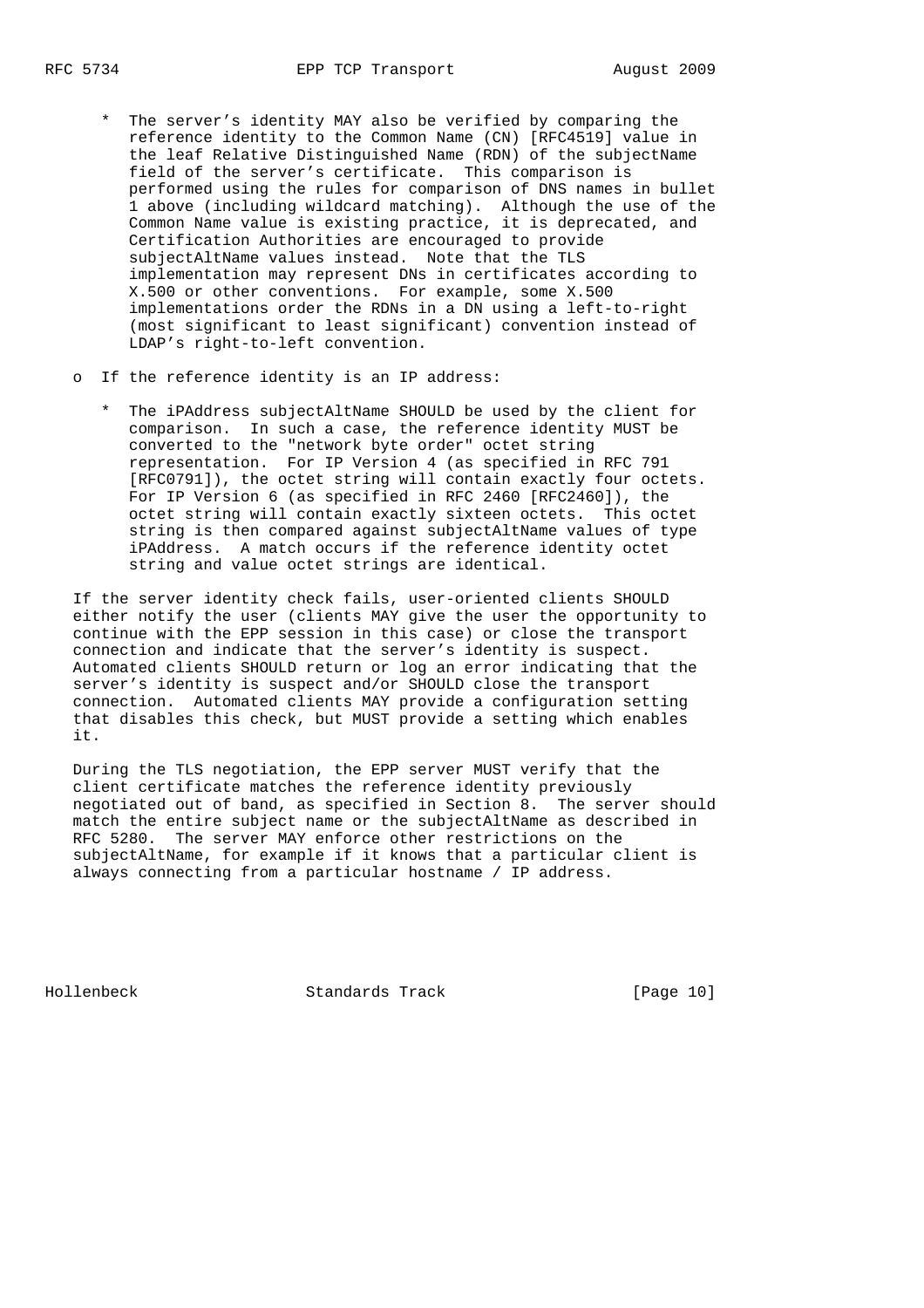All EPP messages MUST be sent as TLS "application data". It is possible that multiple EPP messages are contained in one TLS record, or that an EPP message is transferred in multiple TLS records.

 When no data is received from a connection for a long time (where the application decides what "long" means), a server MAY close the connection. The server MUST attempt to initiate an exchange of close\_notify alerts with the client before closing the connection. Servers that are unprepared to receive any more data MAY close the connection after sending the close\_notify alert, thus generating an incomplete close on the client side.

# 10. Acknowledgements

 RFC 3734 is a product of the PROVREG working group, which suggested improvements and provided many invaluable comments. The author wishes to acknowledge the efforts of WG chairs Edward Lewis and Jaap Akkerhuis for their process and editorial contributions. RFC 4934 and this document are individual submissions, based on the work done in RFC 3734.

 Specific suggestions that have been incorporated into this document were provided by Chris Bason, Randy Bush, Patrik Faltstrom, Ned Freed, James Gould, Dan Manley, and John Immordino.

### 11. References

- 11.1. Normative References
	- [CCITT.X509.1988] International Telephone and Telegraph Consultative Committee, "Information Technology - Open Systems Interconnection - The Directory: Authentication Framework", CCITT Recommendation X.509, November 1988.
	- [RFC0791] Postel, J., "Internet Protocol", STD 5, RFC 791, September 1981.
	- [RFC0793] Postel, J., "Transmission Control Protocol", STD 7, RFC 793, September 1981.
	- [RFC2119] Bradner, S., "Key words for use in RFCs to Indicate Requirement Levels", BCP 14, RFC 2119, March 1997.
	- [RFC2246] Dierks, T. and C. Allen, "The TLS Protocol Version 1.0", RFC 2246, January 1999.

Hollenbeck Standards Track [Page 11]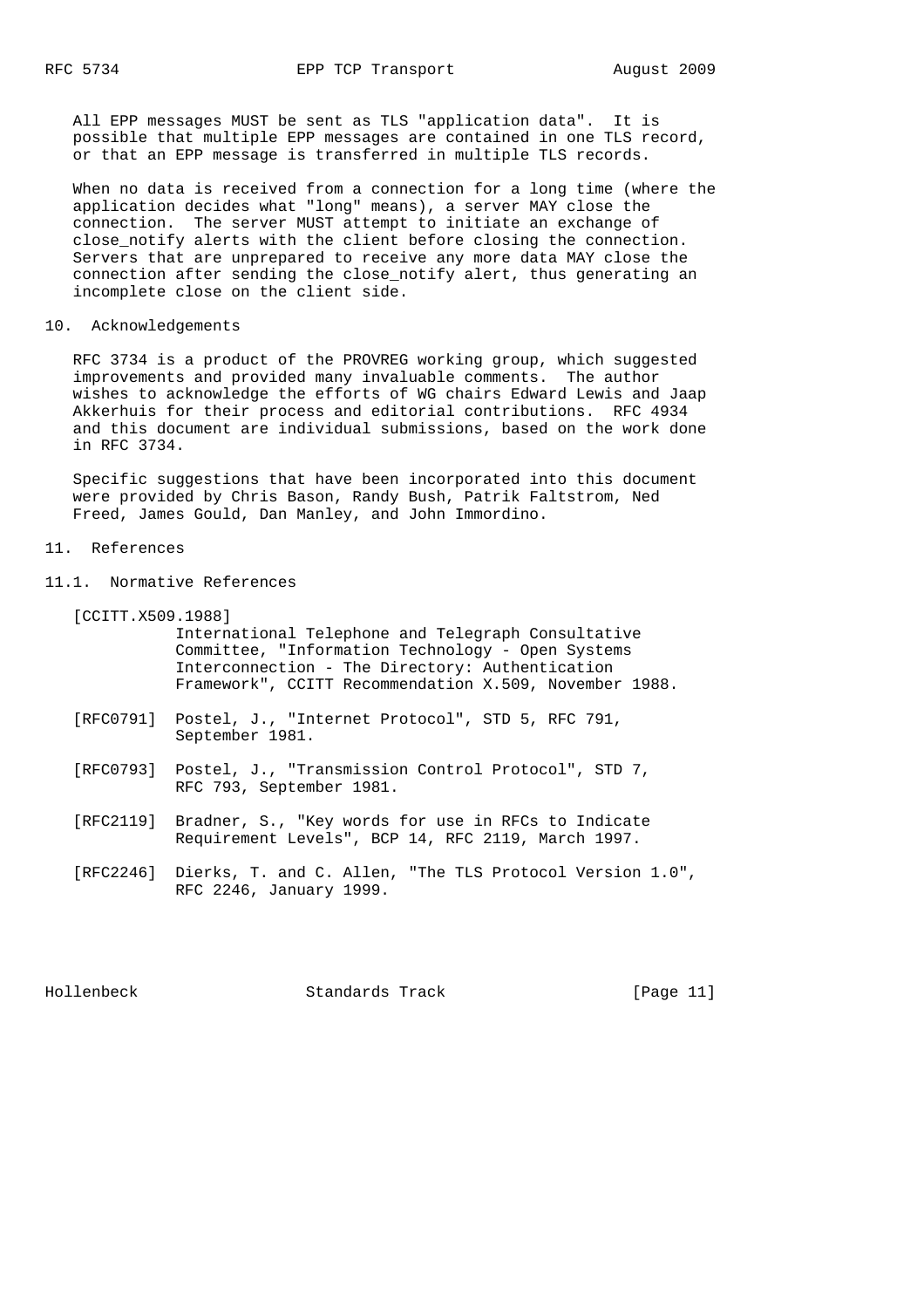- [RFC2460] Deering, S. and R. Hinden, "Internet Protocol, Version 6 (IPv6) Specification", RFC 2460, December 1998.
- [RFC4519] Sciberras, A., "Lightweight Directory Access Protocol (LDAP): Schema for User Applications", RFC 4519, June 2006.
- [RFC5730] Hollenbeck, S., "Extensible Provisioning Protocol (EPP)", STD 69, RFC 5730, August 2009.
- 11.2. Informative References
	- [RFC2581] Allman, M., Paxson, V., and W. Stevens, "TCP Congestion Control", RFC 2581, April 1999.
	- [RFC2914] Floyd, S., "Congestion Control Principles", BCP 41, RFC 2914, September 2000.
	- [RFC4346] Dierks, T. and E. Rescorla, "The Transport Layer Security (TLS) Protocol Version 1.1", RFC 4346, April 2006.
	- [RFC4934] Hollenbeck, S., "Extensible Provisioning Protocol (EPP) Transport Over TCP", RFC 4934, May 2007.
	- [RFC5246] Dierks, T. and E. Rescorla, "The Transport Layer Security (TLS) Protocol Version 1.2", RFC 5246, August 2008.
	- [RFC5280] Cooper, D., Santesson, S., Farrell, S., Boeyen, S., Housley, R., and W. Polk, "Internet X.509 Public Key Infrastructure Certificate and Certificate Revocation List (CRL) Profile", RFC 5280, May 2008.

Hollenbeck Standards Track [Page 12]